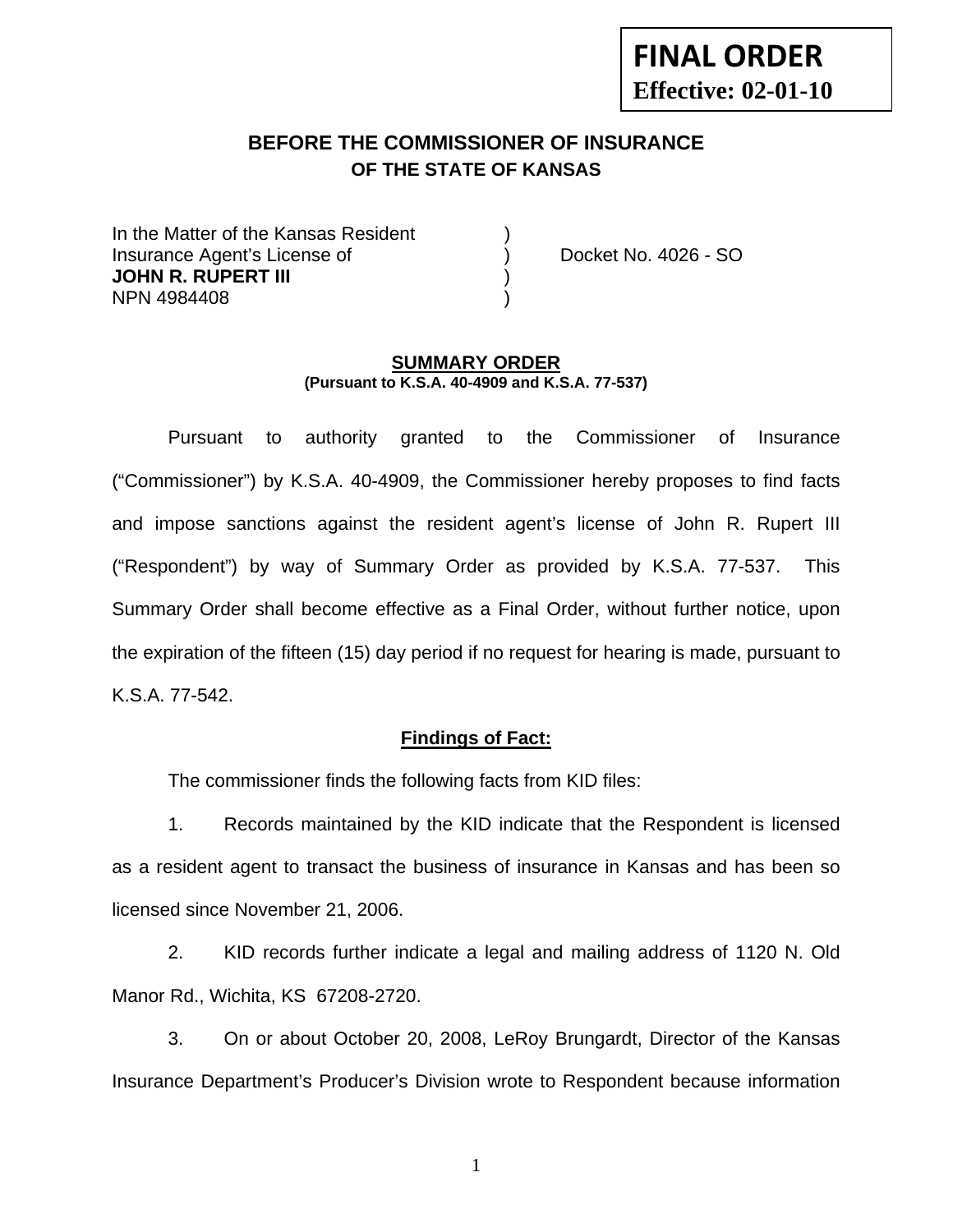was sent to KID by Chesapeake Life Insurance Company and the Mega Life and Health Insurance Company that Respondent was terminated for cause by both of the named insurers for "improper business practices." Mr. Brungardt asked for Respondent to answer the letter by November 3, 2008.

 4. Respondent has failed to report the discipline on his license to KID within the time set forth by Mr. Brungardt.

 5. Respondent and the legal division of KID entered into a Stipulated Order which became final on October 9, 2009. The requirements of the Order required Respondent to pay a penalty. He has not done so.

 6. The undersigned Staff Attorney wrote to Respondent on November 4, 2009 about the violation of the Stipulated Order. The letter was not returned and Respondent did not reply to said letter.

## **Applicable Law**

7. K.S.A. 40-4909(a) provides, in relevant part:

"The commissioner may deny, suspend, revoke or refuse renewal of any license issued under this act if the commissioner finds that the applicant or license holder has:

- (2) Violated:
	- (A) Any provision of chapter 40 of the Kansas Statutes Annotated, and amendments thereto, or any rule and regulation promulgated hereunder
- (8) Used any fraudulent, coercive, or dishonest practice, or demonstrated any incompetence, untrustworthiness, or financial irresponsibility in the conduct of business in this state or elsewhere. . .."

8. The Commissioner may revoke any license issued under the Insurance

Agents Licensing Act if the Commissioner finds that the interests of the insurer or the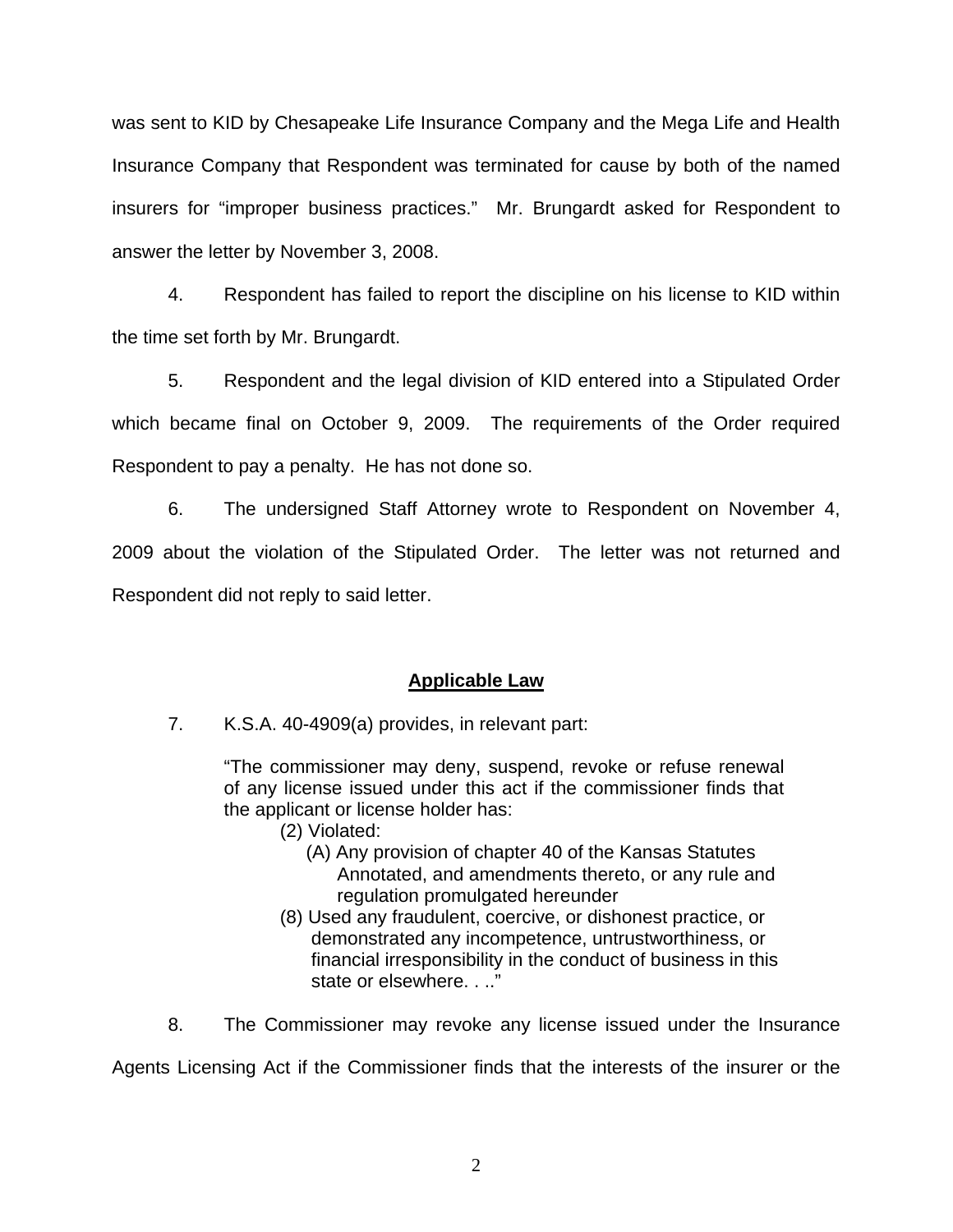insurable interests of the public are not properly served under such license. K.S.A. 40- 4909(b).

#### **Conclusions of Law**

Based on the Findings of Fact enumerated above in Paragraphs #1 through #5 and the Applicable Law above:

#### **IT IS THEREFORE ORDERED BY THE COMMISSIONER OF INSURANCE**

**THAT** the Kansas resident insurance agent's license of John R. Rupert III is hereby **REVOKED. It is further ordered,** that John R. Rupert III shall **CEASE and DESIST** from the sale, solicitation, or negotiation of insurance and/or receiving compensation deriving from the sale, solicitation, or negotiation of insurance conducted after the effective date of this order.

#### **NOTICE OF RIGHTS**

Respondent is entitled to a hearing pursuant to K.S.A. 77-537, the Kansas Administrative Procedure Act. If Respondent desires a hearing, the Respondent must file a written request for a hearing with:

John W. Campbell, General Counsel Kansas Insurance Department 420 S.W. 9th Street Topeka, Kansas 66612

This request must be filed within fifteen (15) days from the date of service of this Order. If Respondent requests a hearing, the Kansas Insurance Department will notify the Respondent of the time and place of the hearing and information on the procedures, right of representation, and other rights of parties relating to the conduct of the hearing, before commencement of the same. If a hearing is not requested in the time and manner stated above, this Order shall become effective as a Final Order upon the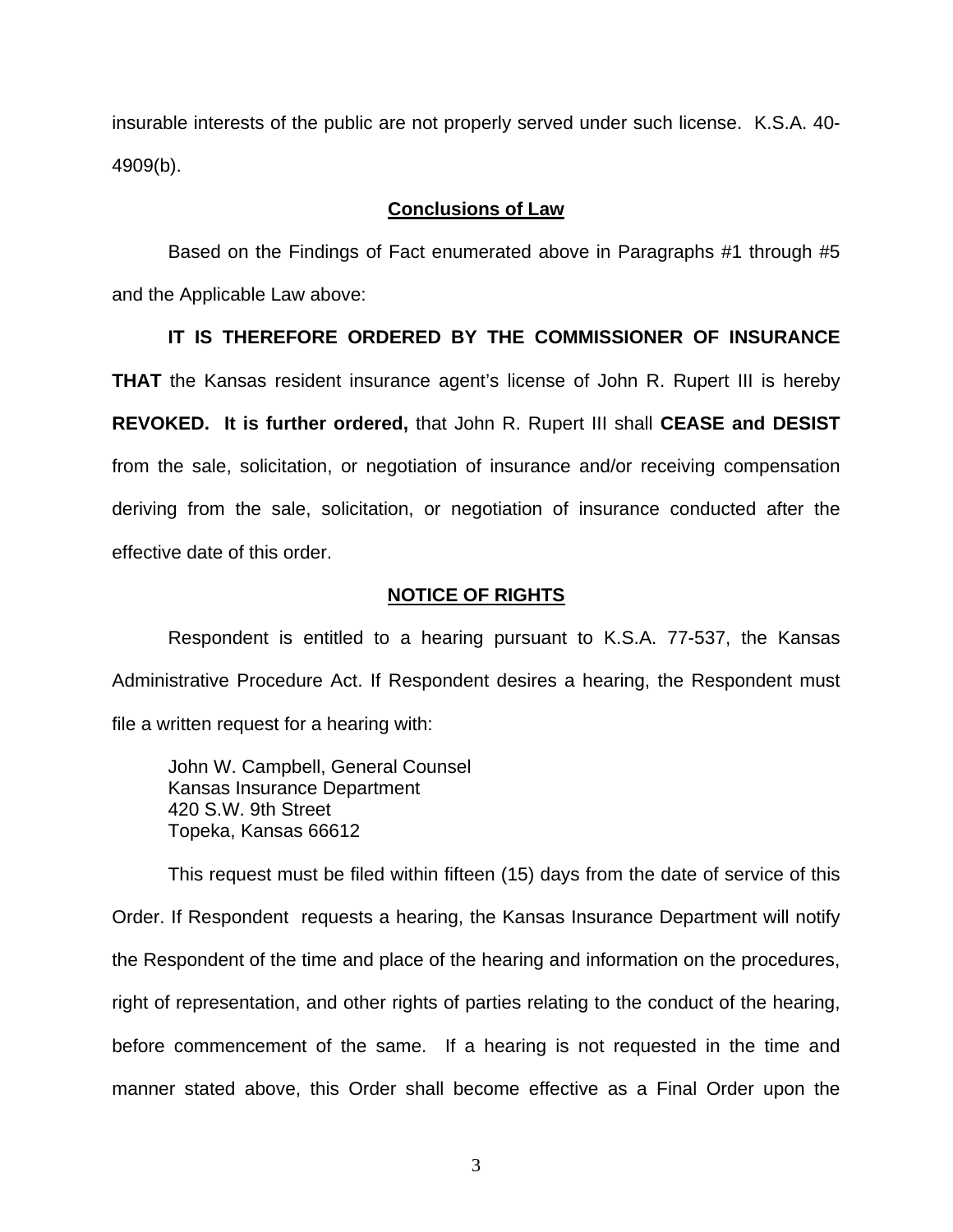expiration of time for requesting a hearing, pursuant to K.S.A. 77-613. In the event

Respondent files a petition for judicial review, pursuant to K.S.A. 77-613(e), the agency

officer to be served on behalf of the Kansas Insurance Department is:

John W. Campbell, General Counsel Kansas Insurance Department 420 S.W. 9th Street Topeka, Kansas 66612

## **IT IS SO ORDERED THIS \_\_11th\_\_ DAY OF JANUARY, 2010, IN THE CITY OF**

## **TOPEKA, COUNTY OF SHAWNEE, STATE OF KANSAS.**



\_/s/ Sandy Praeger\_\_\_\_\_\_\_\_\_\_\_\_\_\_\_\_

Sandy Praeger

Commissioner of Insurance

BY:

\_/s/ John W. Campbell\_\_\_\_\_\_\_\_\_\_\_\_\_\_

John W. Campbell

General Counsel